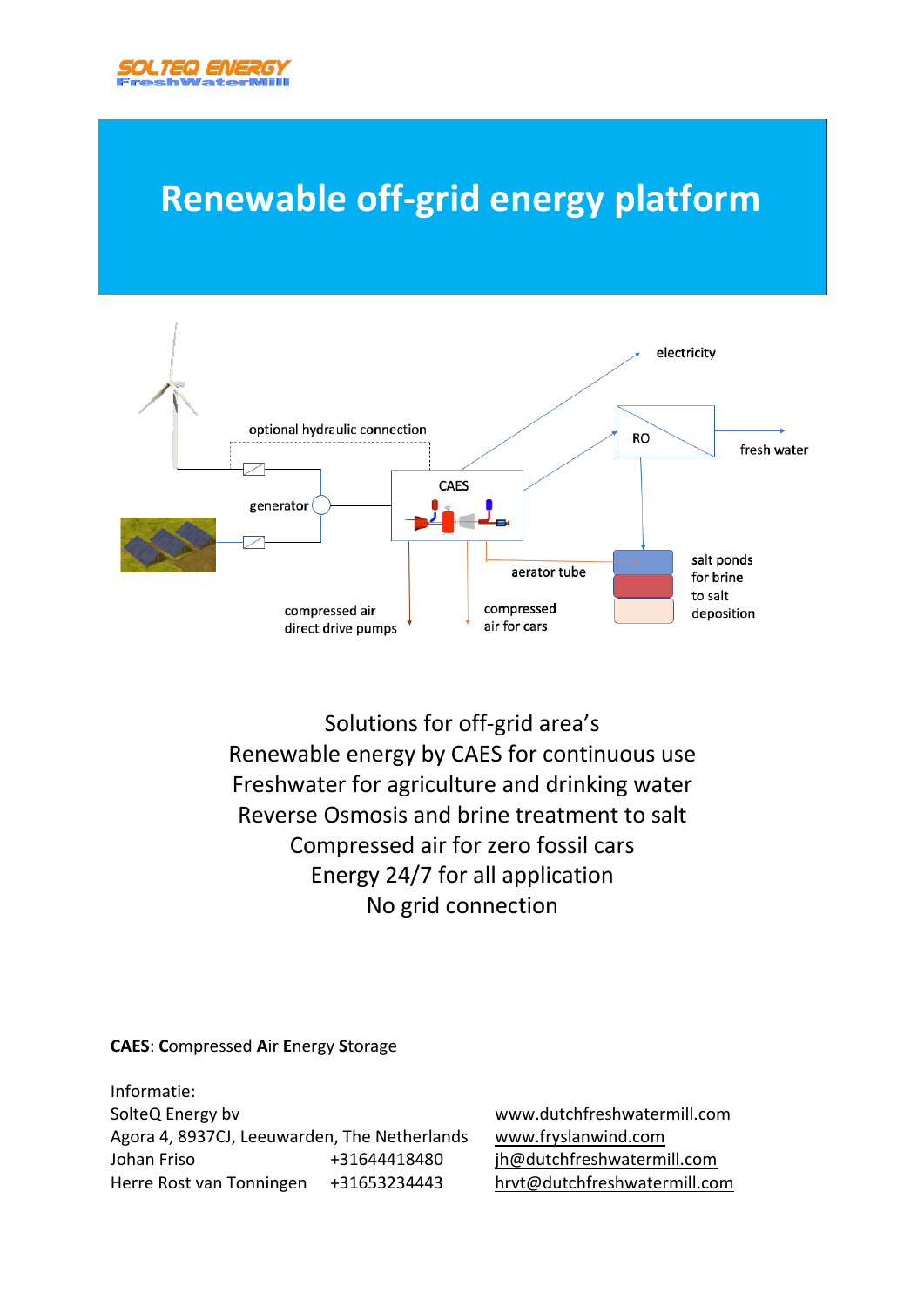

# Advantages of renewable CAES off-grid platform

### Off-grid for rural and coastal areas

- No investment for distribution and grid connection
- Continuous electricity/energy supply
- CAES: compressed air energy storage

waste heat used for other applications

alternative: adiabatic CAES

- Freshwater by reverse osmosis process
	- If required salt pond for brine deposition of salt

(aerated by compressed air)

- CAES for compressed air drive of other devices
- Most efficient use of solar energy (5h)/ wind (24/7)
- Compressed air cars & trucks: no fuel logistics

Distributed energy and water supply: fast and economic solution